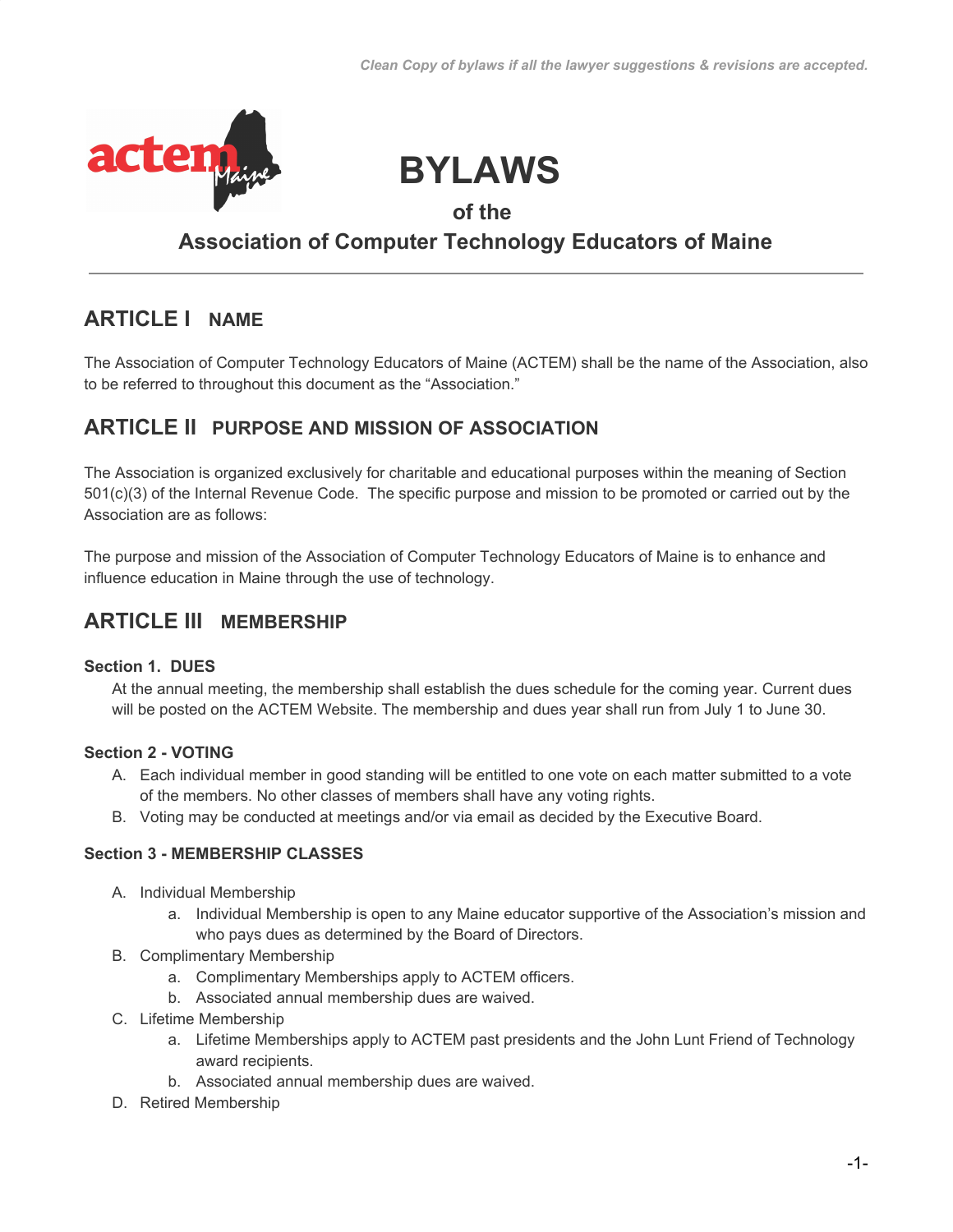- a. Retired memberships are open to any former individual members who have retired and wish to remain active members of ACTEM.
- b. Eligibility for software purchasing benefits may be restricted by vendor rules and regulations.
- c. One-time membership dues.
- d. They will receive the quarterly newsletter until they notify ACTEM that they no longer wish to receive it.
- E. Institutional Membership
	- a. Institutional membership is open to nonprofit and governmental institutions such as schools, school districts, public libraries, or section 501(c)(3) organization[RHL2] having educational purposes.
	- b. Institutional members may take advantage of our purchasing program depending on what vendor agreements allow.
- F. Corporate/Vendor Membership
	- a. Corporate/Vendor membership is open to any business entity that wishes to support the Association's mission.
- G. Eligibility
	- a. Determination of eligibility, if in question, shall be resolved by a majority vote of the Executive Board.

### **ARTICLE IV OFFICERS AND EXECUTIVE BOARD**

### **Section 1 - OFFICERS and EXECUTIVE BOARD**

- A. All officers and executive board directors will be individual members or retired members in good standing. If an officer or executive board director's status changes during his/her/their term and no longer meets these criteria, the director may finish out the current term.
- B. The Executive Board shall consist of a minimum of three (3) and a maximum of twenty-one (21) individuals and shall include the Officers.
- C. The Executive Board directors shall be elected by a vote of the directors and each director shall serve for a term of three years or until his or her successor is elected.
- D. The officers of the association will be a President, Vice President, Secretary, and Treasurer.
- E. The officers and chairs of standing committees, collectively, will be called the Executive Board.
- F. The Executive Board will:
	- a. Implement policy
	- b. Fill officer vacancies (except for the Presidency) that may occur between annual meetings,
	- c. Transact all business not otherwise provided for, and make all necessary financial decisions to maintain programs adopted by the membership.
- G. Executive Board decisions will be made by majority vote unless otherwise specified in these Bylaws. No director shall have more than one vote.
- H. Conflicts of Interest: Whenever a director or officer has a financial or personal interest in any matter coming before the board of directors, the affected person shall:
	- a. Fully disclose the nature of the interest and
	- b. Withdraw from the discussion, lobbying, and voting on the matter.
	- c. Any transaction or vote involving a potential conflict of interest shall be approved only when a majority of disinterested directors determine that it is fair and equitable to the corporation to do so.
	- d. The minutes of meetings at which such votes are taken shall record such disclosure, abstention, and rationale for approval.

#### **Section 2 - ELECTION, TERMS OF OFFICE**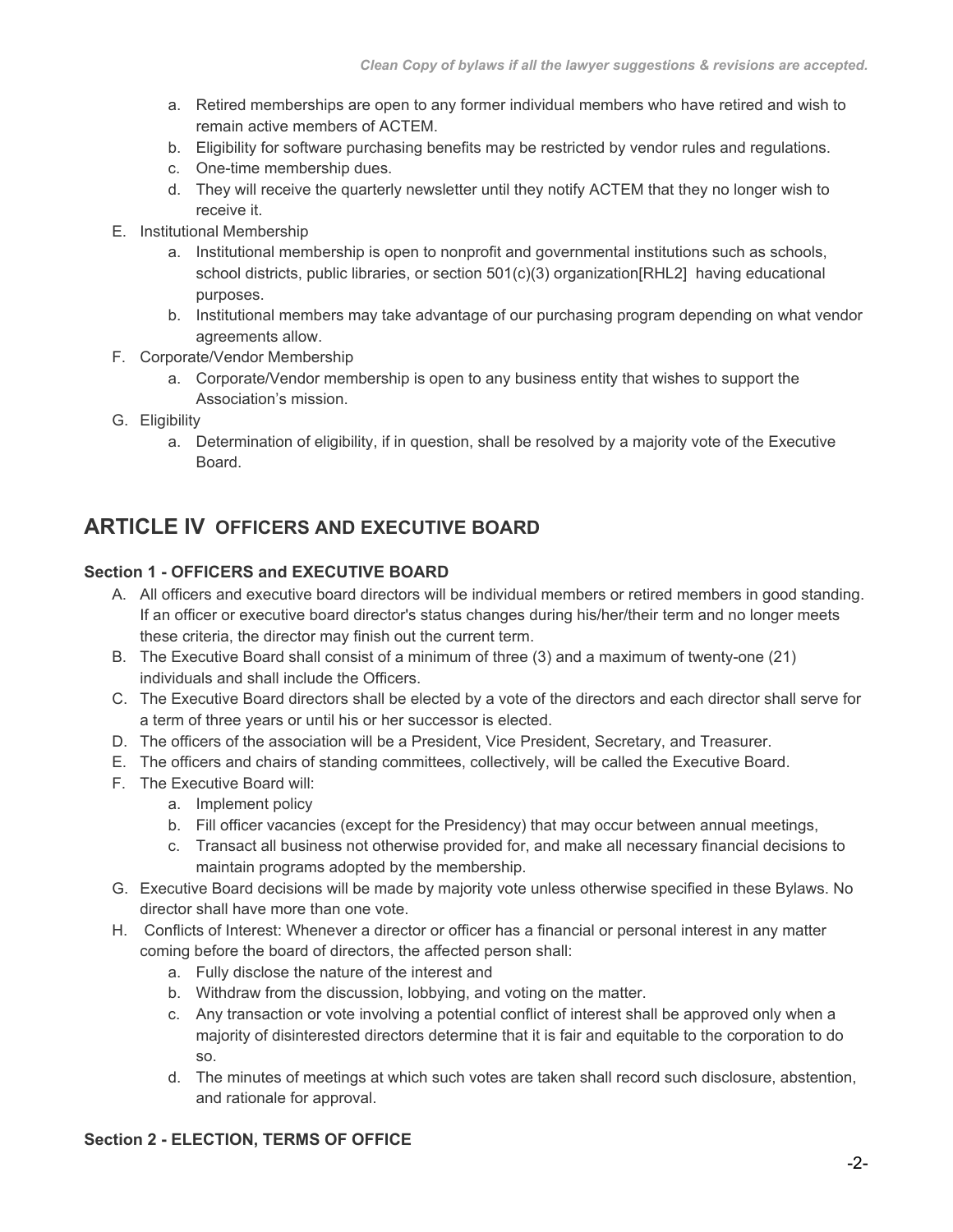- A. The President, Vice President, Secretary, and Treasurer will hold elected offices.
- B. The Executive Director position is appointed by the Executive Board. The Executive Director is a non-voting member of the Executive Board. The Executive Director serves at the direction of the Executive Board.
- C. Officers of ACTEM will be elected at the last membership meeting of the current fiscal year and will serve a three-year term.
- D. Removal A Director or Officer may be removed if she/he/they have committed or engaged in any act or omission or practice which, in the sole discretion of the Board of Directors, has been or would be detrimental to the best interests of the Association. Said removal shall occur at any meeting of the Board of Directors, and upon a two-thirds (2/3) vote of those disinterested Directors present in person. The Director or Officer considered for removal shall be given at least five days written notice of the proposed removal, as well as an opportunity to be present and to be heard at said meeting. An Officer may be removed from only his or her Officer position, or from both the Officer position and the Board.
- E. Resignation Any officer or Board director may resign from office at any time by delivering a resignation in writing to the Board.
- F. Vacancies Any newly created board directors and any vacancy occurring on the Board arising at any time and from any cause may be filled by the vote of a majority of the board then in office. An officer or board director elected to fill a vacancy shall hold office for the unexpired term of his or her predecessor.

# **ARTICLE V DUTIES OF OFFICERS**

The officers of the Association shall form an Executive Committee that will have the authority to handle the business of the Association between meetings of the Board of Directors.

### Section 1 - PRESIDENT

- A. The President will be the chief executive officer of the organization and will, in general, supervise and control all of the business and affairs of ACTEM.
- B. The President will schedule all meetings and identify their location.
- C. The President will preside at the meetings of the Board and meetings of the members and will perform all duties incident to the office of President.

#### Section 2 - VICE PRESIDENT

A. In the absence of the President, the Vice President will perform the duties of the President.

### Section 3 - SECRETARY

A. The Secretary will keep minutes of the meetings of the Board and of the members, see that all notices are duly given in accordance with the provisions of these bylaws, and in general perform all duties incident to the office of Secretary.

#### Section 4 - TREASURER

- A. The Treasurer will be a member of the ACTEM Finance Committee along with the President & Vice President.
- B. The official bank statement(s) of ACTEM financial accounts will be emailed directly to the Treasurer for review.
- C. The Treasurer will communicate with the Executive Director regarding ACTEM financial matters.
- D. The Treasurer will ensure that the Executive Director has filed all necessary tax, non-profit, and corporate reports and that all customary internal controls are followed.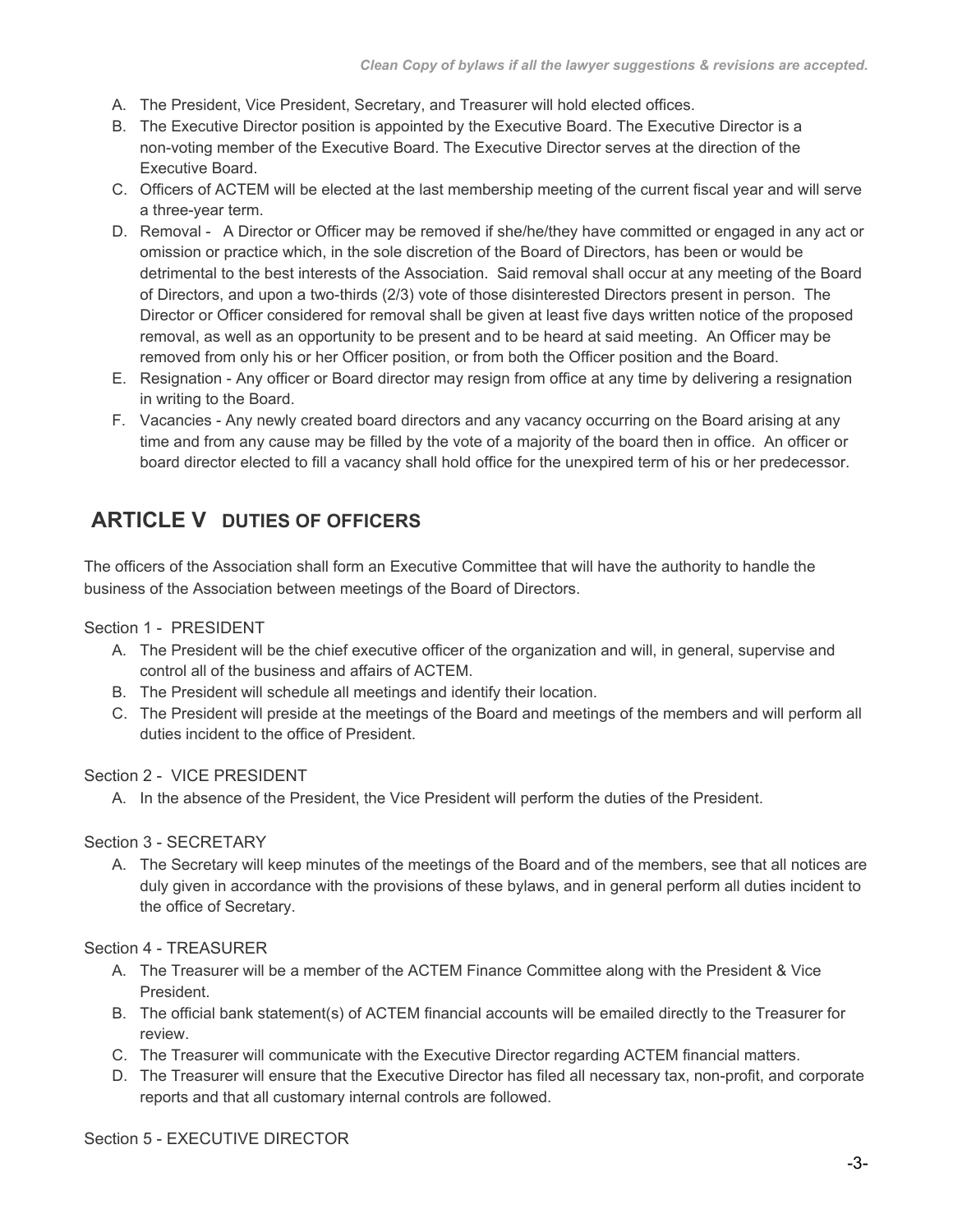The executive director shall:

- A. Serve as a non-voting member of the Board and of the Executive Committee
- B. Be responsible for the association's day-to-day activities.
- C. Be responsible for implementing the goals, policies, and mission statement of the Association.
- D. Be accountable directly to the ACTEM board and Executive Board.
- E. Assist in the administration and governance of the Association.
- F. Handle day-to-day financial transactions of the Association
- G. Assist members with their needs.
- H. Assist in planning professional development workshops, conferences, business meetings, and all related professional development activities.
- I. Promote and advocate the Association's mission, goals, and positions with Maine educational organizations and the State Department of Education.
- J. Develop and maintain the Association library of resources and records.
- K. Perform other duties as appropriate and assigned by the Executive Committee.
- L. Receive a salary for executing his/her duties as determined by the Executive Board in an annual review.
- M. Receive a percentage of profits from sales of items included in our purchasing consortium program.

#### Section 6. EXECUTION OF DOCUMENTS

A. All contractual documents to be executed by the Corporation including deeds, mortgages, leases, promissory notes or other instruments, except checks, shall be executed by the President, Vice President, or the Executive Director on behalf of the Corporation, or as stated by specific resolution of the Board of Directors.

### **ARTICLE VI AFFILIATIONS**

- A. ISTE
	- a. ACTEM is the State of Maine affiliate of the International Society for Technology in Education, a nonprofit organization that works with the global education community to accelerate the use of technology to solve tough problems and inspire innovation.
- B. Other Affiliations
	- a. ACTEM may form affiliations with other educational technology organizations that complement our mission as determined by the Board of Directors (EX: NEISTE, CoSN, METDA).

### **ARTICLE VII MEETINGS**

#### **Section 1. ANNUAL MEETINGS**

- A. At least one meeting of the members will be scheduled annually.
- B. The last scheduled meeting of the fiscal year will be designated as the Annual Meeting.
- C. Officers will be elected at the annual meeting.
- D. A year-to-date report will be prepared by the Executive Director and made available at the Annual Meeting.
- E. The schedule of meetings for the coming year will be established at the Annual Meeting.

#### **Section 2. REGULAR MEETINGS**

A. Regular meetings of the members will be held as determined by the membership for the purpose of transacting business.

#### **Section 3. SPECIAL MEETINGS**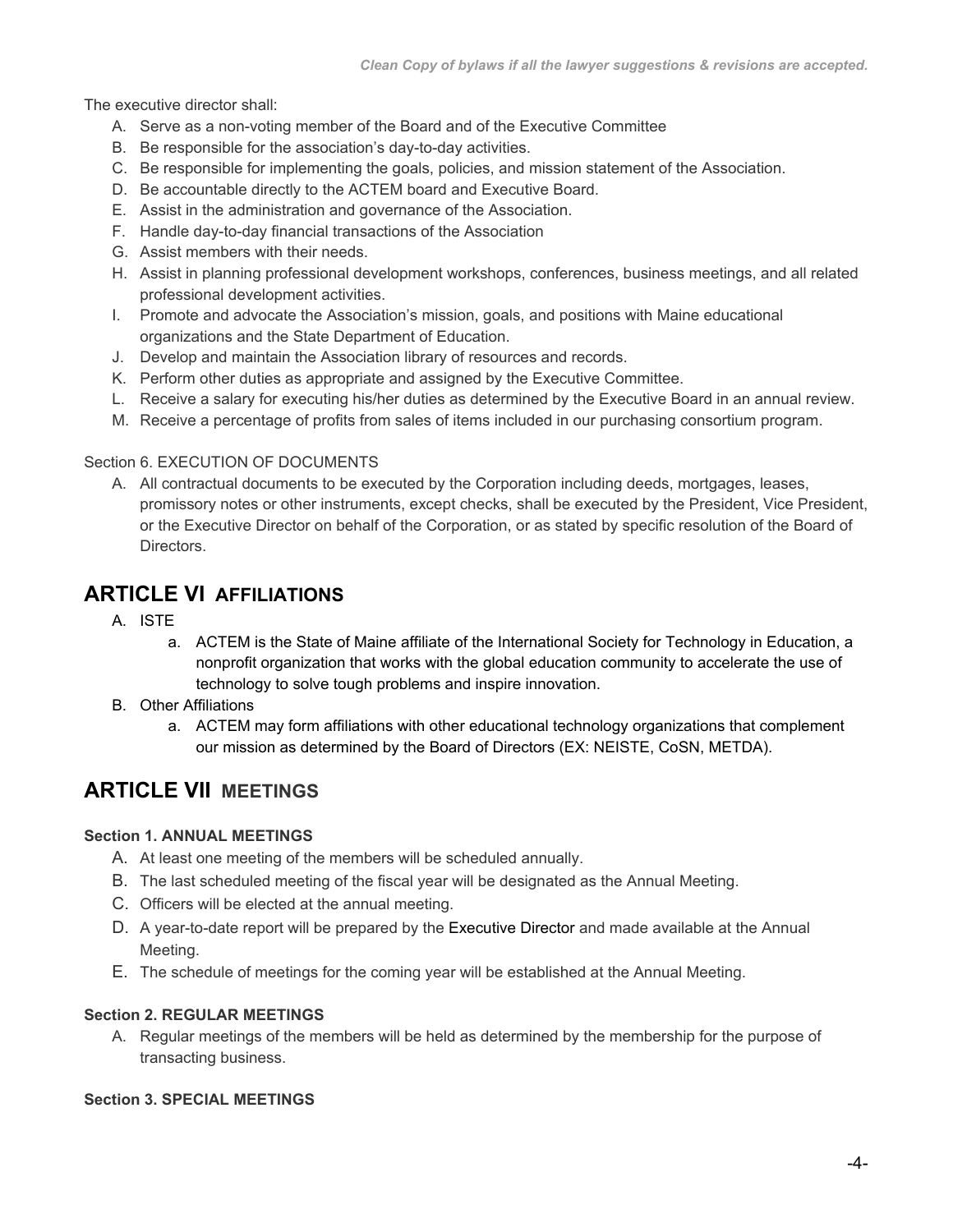- A. Special meetings of the members may be called either by the President, another officer, or not less than one-tenth of the members.
- B. Special meetings of the directors may be called either by the President, another officer, or not less than one-third of the directors.
- C. The person(s) requesting the special meeting shall fix the date, time, and place thereof, although such date, time and place shall be reasonable and convenient for the other directors and/or members to the greatest extent practicable.

### **Section 4. NOTICE OF SPECIAL MEETING**

- A. A notice stating the place, day, and hour of any special meeting will be posted on the ACTEM web site and emailed to each member no less than five nor more than forty days before the date of such meeting.
- B. The purpose for which a special meeting is called will be stated in the notice.

#### **Section 5. QUORUM**

- A. For membership meetings, a quorum is defined as at least one-tenth of the individual members present.
- B. For Board meetings, a quorum is defined as at least a majority of the directors present.

#### **Section 6. FISCAL YEAR**

A. The fiscal year of ACTEM will begin on the first day of July and end on the last day of June in each year.

#### **Section 7. BOARD OR COMMITTEE ACTION WITHOUT A MEETING**

A. Any action that might be taken at a meeting of the Board of Directors or of a committee may also be taken without a meeting if (a) all Directors or committee members are notified in writing of the proposed action, (b) at least three quarters (75%) of the total number of Directors or of the committee members send written consents to the action to be taken, at any time before or after the intended effective date of such action, and (c) the Secretary, committee chair, or his/her designee, receives no written objection to such action from a Director or committee member within forty-eight (48) hours of the notification to the Directors or committee members. Such notifications, consents, and objections shall be filed with the minutes of next Directors' meeting or committee meeting and shall have the same effect as a meeting vote. For the purposes of this section, notifications, consents, and objections may be communicated by regular mail, personal delivery, fax, or electronic mail. The provisions of this section 9 shall be deemed a "custom of the Corporation known generally to its members."

#### **SECTION 8. CONFERENCE CALL MEETINGS**

A. Board directors and regular members may participate in any meetings of the Board or of the members electronically through the use of technology (conference telephone or video conferencing) by which all directors or members participating in the meeting can hear each other at the same time.

### **SECTION 9. PROXY VOTING**

A. There shall be no proxy voting at any meeting of the members or of the directors.

### **ARTICLE VIII AMENDMENTS**

A. These bylaws may be altered, amended or repealed and new bylaws may be adopted by a two-thirds (2/3) majority of the voting members present at any meeting of the members, provided at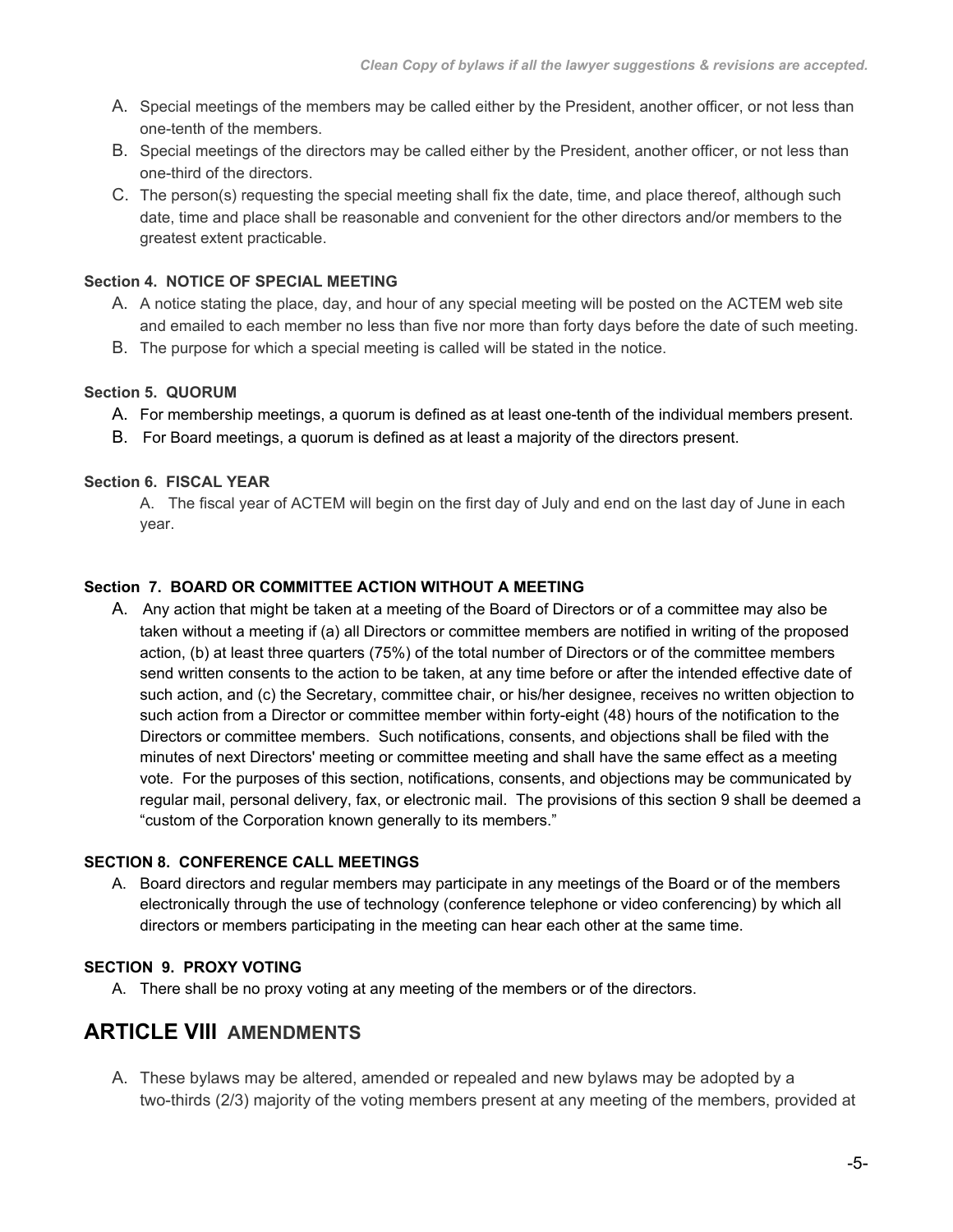least five days written notice via newsletter or email is given of the intention to alter, amend or repeal or to adopt new bylaws at such meeting.

### **ARTICLE IX DISSOLUTION OF THE ASSOCIATION**

A. The Association is intended to exist in perpetuity, but in the event of dissolution of the Association or the termination of its activities, the assets of the Association remaining after the payment of all its liabilities shall be distributed exclusively to one or more organizations organized and operated exclusively for such purposes as shall then qualify as an exempt organization or organizations under Section 501(c)(3) of the Internal Revenue Code of 1986, as amended, or shall be distributed to the federal government, or to a state or local government, for a public purpose.

### **ARTICLE X STANDING COMMITTEES**

[Lawyer Comment: I would suggest replacing everything you have below in this Article X with the much simpler paragraph I've added here. There is no need to specify the committees in the Bylaws, and your committees will naturally evolve over time. The Bylaws are like your constitution, the overarching rules, and you don't have to have to change them every time you make a change to a committee. All of that detailed committee information can be put in a separate document. But I'd suggest keeping it out of the Bylaws.]

- A. The Board of Directors may, from time to time and for terms as they may see fit, establish committees as necessary for the smooth functioning of the Association. The President shall appoint committee members from among the members of the Board of Directors, members of the Association and non-members. Such committees shall be chaired by a Director of the Association. The chair of such committee shall fill any vacancies in committees. A majority of the members of such committee present in person shall constitute a quorum for the transaction of business, and the vote of a majority of all the members of the committee present in person shall be the act of the committee.
- B. Standing Committees may be created by a vote of the membership.
- C. Current standing Committees of ACTEM are:
	- a. Awards & Recognitions
	- b. Professional Development
	- c. ACTEM Conference
	- d. Finance Committee

### **ARTICLE XI LIABILITY AND INDEMNIFICATION**

The Association shall have the power to indemnify and, without formal action by the Directors or other persons, shall indemnify any Officer or Director, in respect of any and all matters or actions for which indemnification is permitted by the laws of the State of Maine, including, without limitation, liability for expenses incurred in any threatened, pending, or completed action, suit or proceeding, whether civil, criminal, administrative, or investigative. Indemnification under the preceding sentence with respect to persons other than Officers and Directors, such as members, employees, agents, or other persons acting for or on behalf of the Association may be made only upon the affirmative vote of the Board of Directors in specific instances. The Association may purchase and maintain insurance on behalf of any person who is or was a Director, Officer, member, employee, or agent of the Association, or who is or was serving at the request of the Association as Director, Officer,